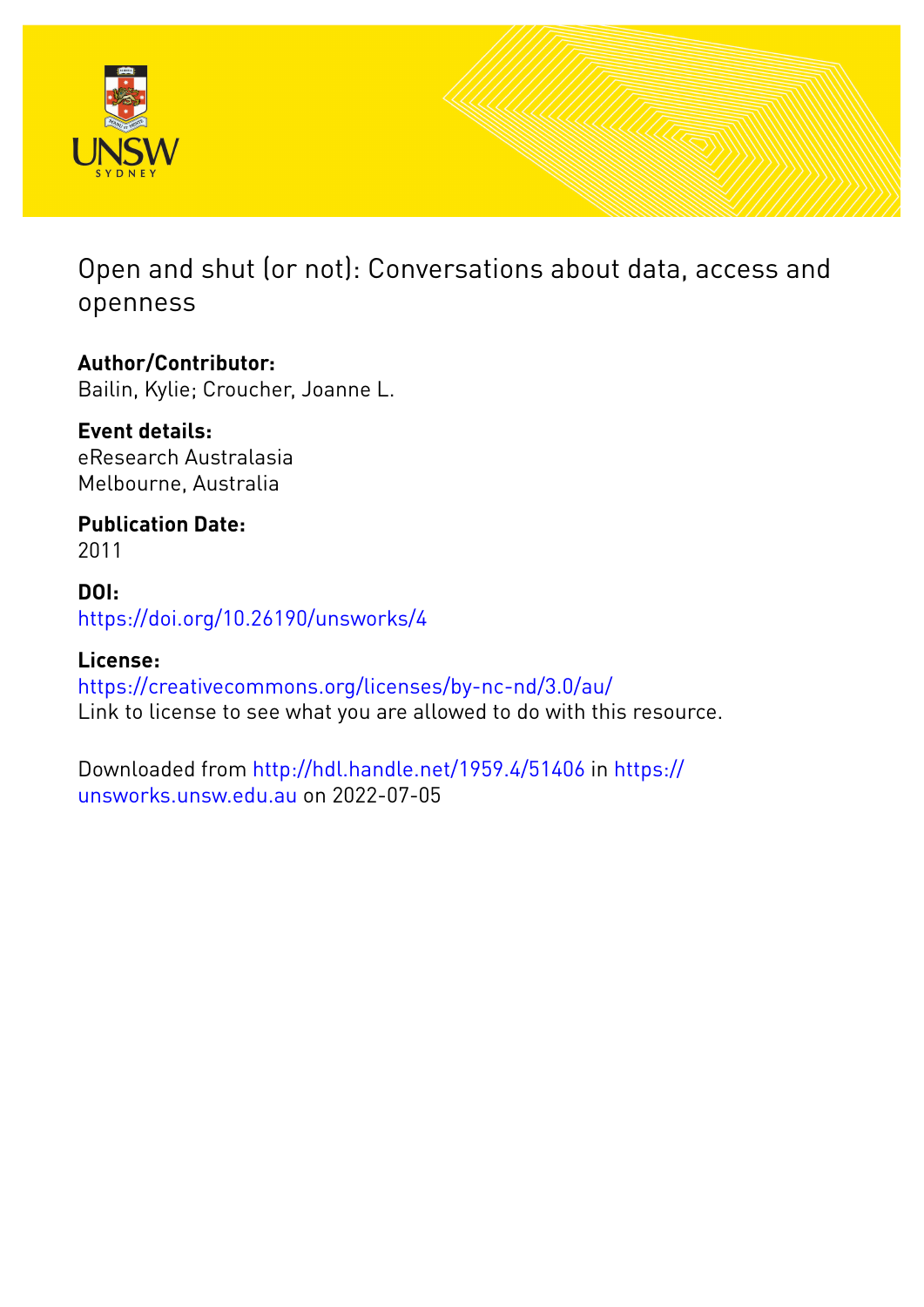# **Open and shut (or not): Conversations about data, access and openness**

**Kylie Bailin1 , Joanne L. Croucher<sup>2</sup>**

<sup>1</sup> University of New South Wales, Sydney, Australia, **k**.bailin@unsw.edu.au <sup>2</sup> University of New South Wales, Sydney, Australia, [j.croucher@unsw.edu.au](mailto:j.croucher@unsw.edu.au)

#### **DESCRIPTION**

Previous eResearch conferences' Birds of a Feather (BoF) sessions have covered a range of topics related to open data, access and reuse [e.g. 1,2]. The proposed BoF provides a dedicated forum for open discussion of different perspectives regarding research data management and openness. It will also explore the current and future roles for eResearch intermediaries and data librarians in this arena.

Key areas to be explored include different research communities' expectations of reciprocity, and the changing expectations of funding agencies and publishers [3,4,5]. Rather than typifying open data as an all-or-nothing dichotomy, the discussion will be framed around a continuum of openness [6,7]. This approach recognises that different types of access will be appropriate for different datasets and research materials. While some data is freely available for download, other datasets are only available on request, or after an embargo period has elapsed. Sometimes summary data or survey instruments are shared; other times the raw data and computer code is freely posted online. The continuum of openness may also be applied to the locus of storage, from local storage to dark archives or open databases. Likewise, data documentation may be limited, locally-created or employed in accordance with shared standards.

Another discussion topic is the role of eResearch intermediaries or support professionals and data librarians in this area. One of the biggest hurdles in beginning the eResearch discussion with researchers is explaining about this spectrum of open data and quelling fears that all data will have to be completely open. Previous eResearch conferences' Birds of a Feather sessions have included discussion about eResearch intermediaries and the need for communication [8]. This BoF will build on this discussion, looking at the complexities involved with supporting researchers and informing them about all the different levels of openness. Previous BoFs held annually have also looked at eResearch education and training [9] since this is such an important issue. This BoF will focus on the issue as it relates to open data and building capabilities among both support professionals and researchers.

Specific discussion topics will include:

- Researcher perspectives on open data, data sharing, and disciplinary research practice
- Roles for libraries, data librarians and eResearch intermediaries in research data management
- Privacy, confidentiality and other issues around data access and reuse

The intended audience for this session includes:

- Researchers and research partners
- eResearch intermediaries, information professionals and librarians
- Research administrators and stakeholders

#### **OUTLINE**

- 1. **Degrees of Openness**. Joanne Croucher *15 minutes*
- 2. **Education and communication strategies**. Kylie Bailin *15 minutes*
- 3. **Open discussion.** Open forum for discussion and questions. *30 minutes*

#### **REFERENCES**

- 1. Kennedy, G., *BoF: I don't know you, so why should I trust you with my data?* 2010. 4th eResearch Australasia Conference: Gold Coast, Australia, Available from: [https://ocs.arcs.org.au/index.php/eraust/2010/paper/view/57,](https://ocs.arcs.org.au/index.php/eraust/2010/paper/view/57) accessed 23 June 2011.
- 2. Sefton, P., Downing, J., Gerber, A., and P. Murray-Rust, *BoF: Boundaryless eResearch: use the Web, use Linked Open Data*. 2009. 3rd eResearch Australasia Conference: Sydney, Australia, Available from: [http://www.eresearch.edu.au/2009bof05,](http://www.eresearch.edu.au/2009bof05) accessed 15 June 2011.